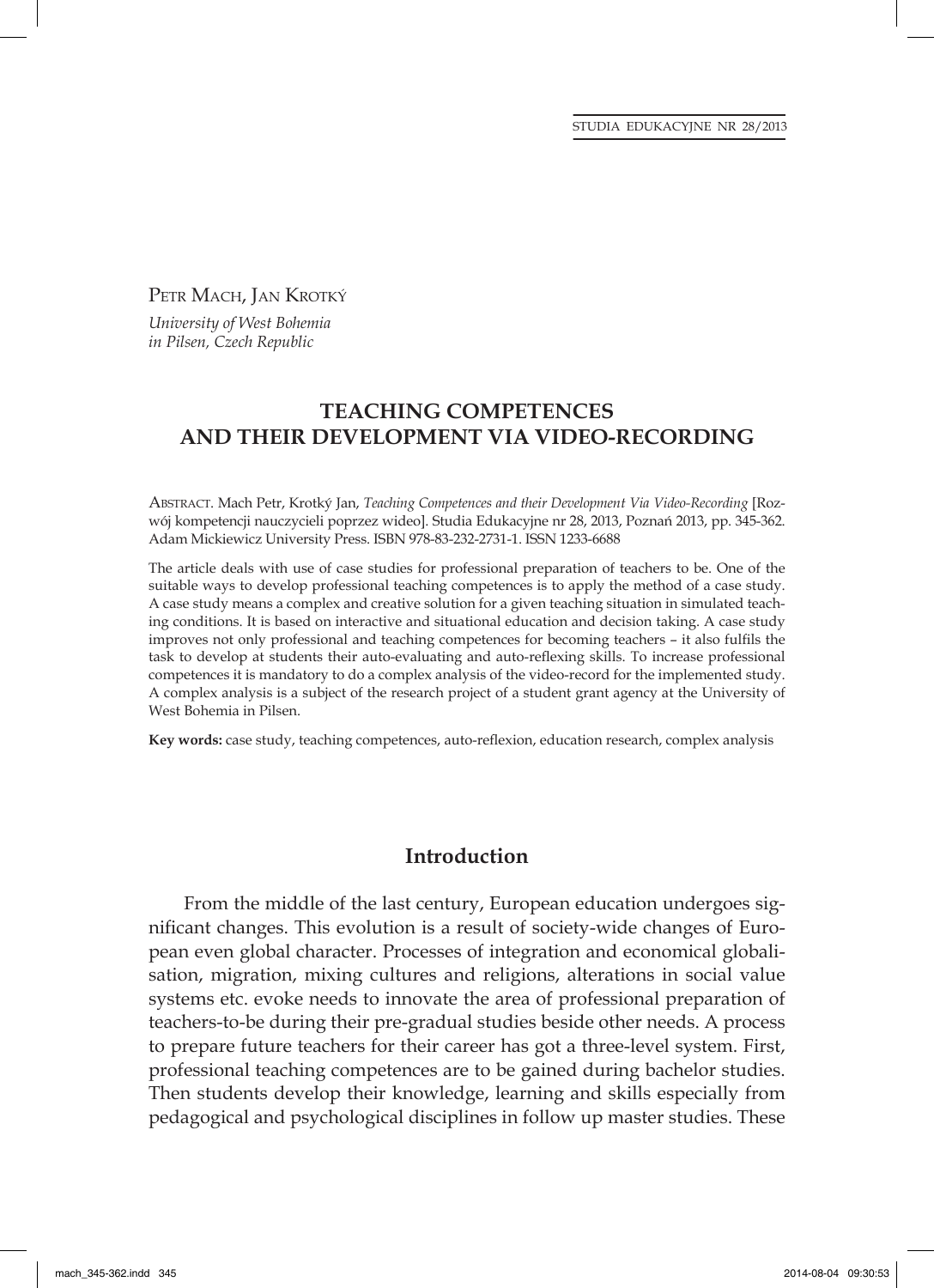follow up master studies include all subjects to complete a profile of future teachers. Therefore there is only a certain amount of lessons left to develop required didactical competences.

One of the ways to improve professional and personality traits of students of education is to use a case study method. The case study method referring to didactical / teaching situations and the method of video-studying teaching units were implemented at the department of mathematics, physics and physical education. The mentioned innovative processes are solved as a part of a research work at the department. Effects of the case study method to the development of teaching competences were included into a solution of the project from GACZ no. 406/07/0109. The video-study method is a subject of a student grant system at the West Bohemian University in Pilsen. The project no. SGS 2012 – 074 is called: "*The ways of communication in education and their psycho-didactical aspects*". The project was done by academicians and students during their lessons of subject didactic sand it was a part of the result of teaching practice too. We will try to clarify both of the methods and their use for developing teaching competences.

#### **A Case Study of Didactical Situation**

Case studies as a teaching method started to be used in the USA in the middle of last century. Law faculty students were discussing reconstructions of closed cases and trials. Later on, this method was transferred to the area of professional preparations of managers, salesmen, politicians, doctors etc.

A case study was in a form of a descriptive or problem document. Its content consisted of a detail poly-dimensional analysis of connections, items and reality of the situation. The emphasis was put on an explicit discussion with a sense for details and various proposals to reach a solution.1

The main rules of a case study were defined and can be used in other areas too, for example in education:

a) commitment of participants – active involvement of all potential participants

b) support – finding and eliminating all barriers to cooperation

c) planning – gathering sources, information, schedule creation

d) suitable methodology – using wide range of methods

e) information transfer – optimal share of information among participants

<sup>1</sup> K.K. Merseth, *The early history of case-based instruction: Insights for teacher education today*, Journal of Teacher Education, 1991, 42 (4), p. 243-249.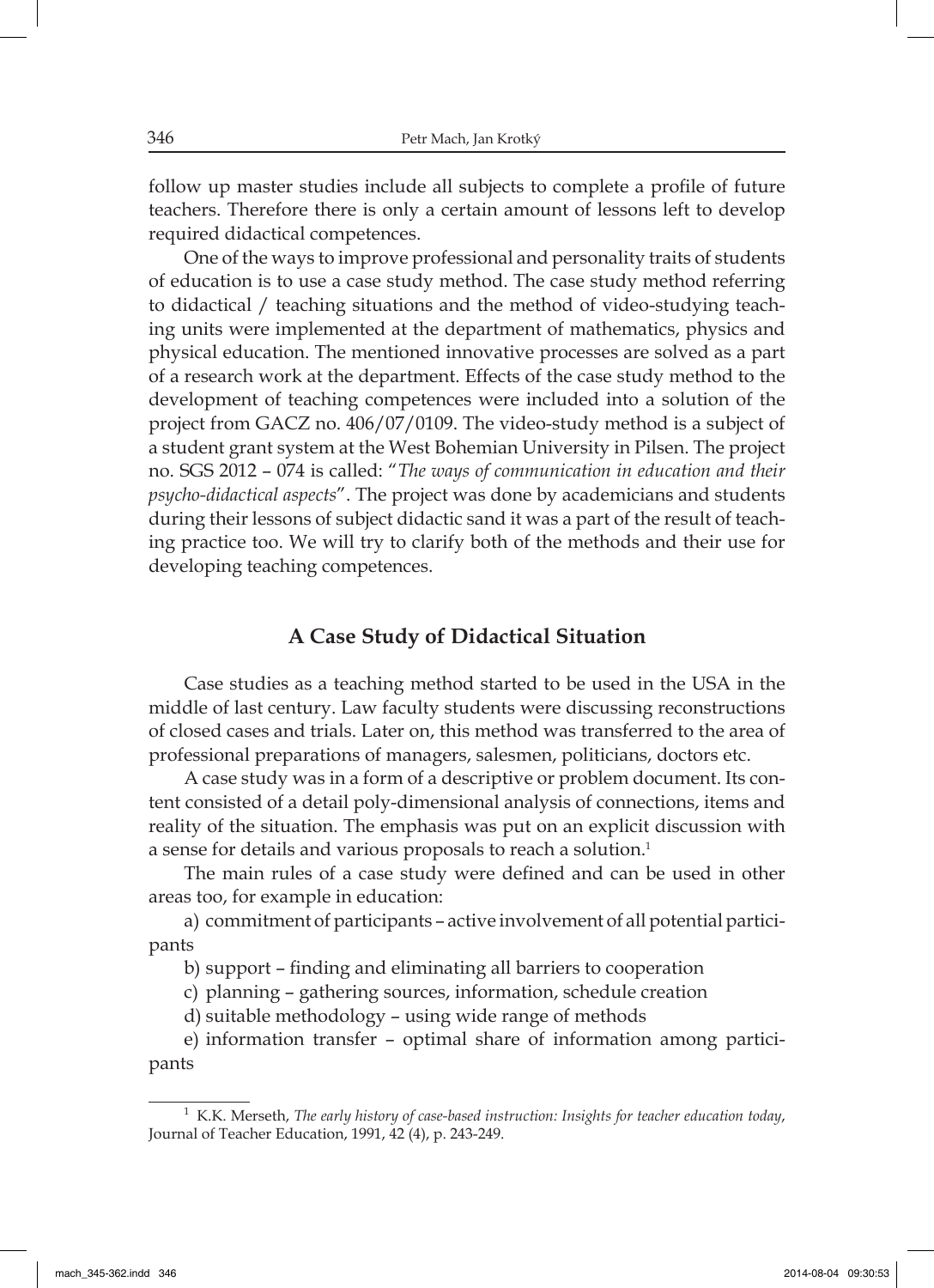f) cooperation – effective collaboration and cooperation among participants

g) application – developing skills, knowledge and self-confidence at all participants

h) feedback – evaluating the result and cooperation of committed participants

i) monitoring and evaluation – checking and evaluating the outputs according to the requests, standards etc<sup>2</sup>.

The concept of case studies, used during the subject didactic lessons, has got a larger and more complex approach. We interpret it as a larger participating method. From the point of psychological view, a case study is a specific tool for an interactive and situational teaching. The students learn how to solve complicated interactions which appear especially during the implementing stage of the case study. An interactive teaching is significantly applied in analytical stage too, at the moment of reflexion from class mates. From the point of situational teaching view, for a case study is necessary to meet the following requests:

– a subject of a study should be based on didactical/educational reality (a real subject, a school)

– it should fulfil a specific goal, but in a certain diversity, creativity

– its process and results should be a divergent character, researchers should not look for any unique absolute right solution

– a study should develop a holistic, synthetic and contextual approach for the given topic, it should handle the topic from all sides: professional, didactical, educational-psychological, economical, ethical etc.

– the professional individuality and teachers personality should be developed

– a study should run through all the three stages in a positive creative climate, conditions.

Based on the above mentioned requests follows the revised structure of case studies. Each study must include three basic components, see bellow:

1. A social communicative component. Participants learn to propose common activities, to accept different ways of dealing, to find and make contacts in a group, to cooperate, to manage the cooperation, to explicit positive feelings, to analyse obstacles and barriers in cooperation, to play different social roles, to influence social cultural values, to alter behaviour and relations within a group, to regulate social climate, to use a wide range of communication tools and many other factors.

<sup>2</sup> C.F. Herried, *What Makes a Good Case?* Dostupné na http://ublib.buffalo.edu/libraries/ projects/cases/teaching/good-case.html.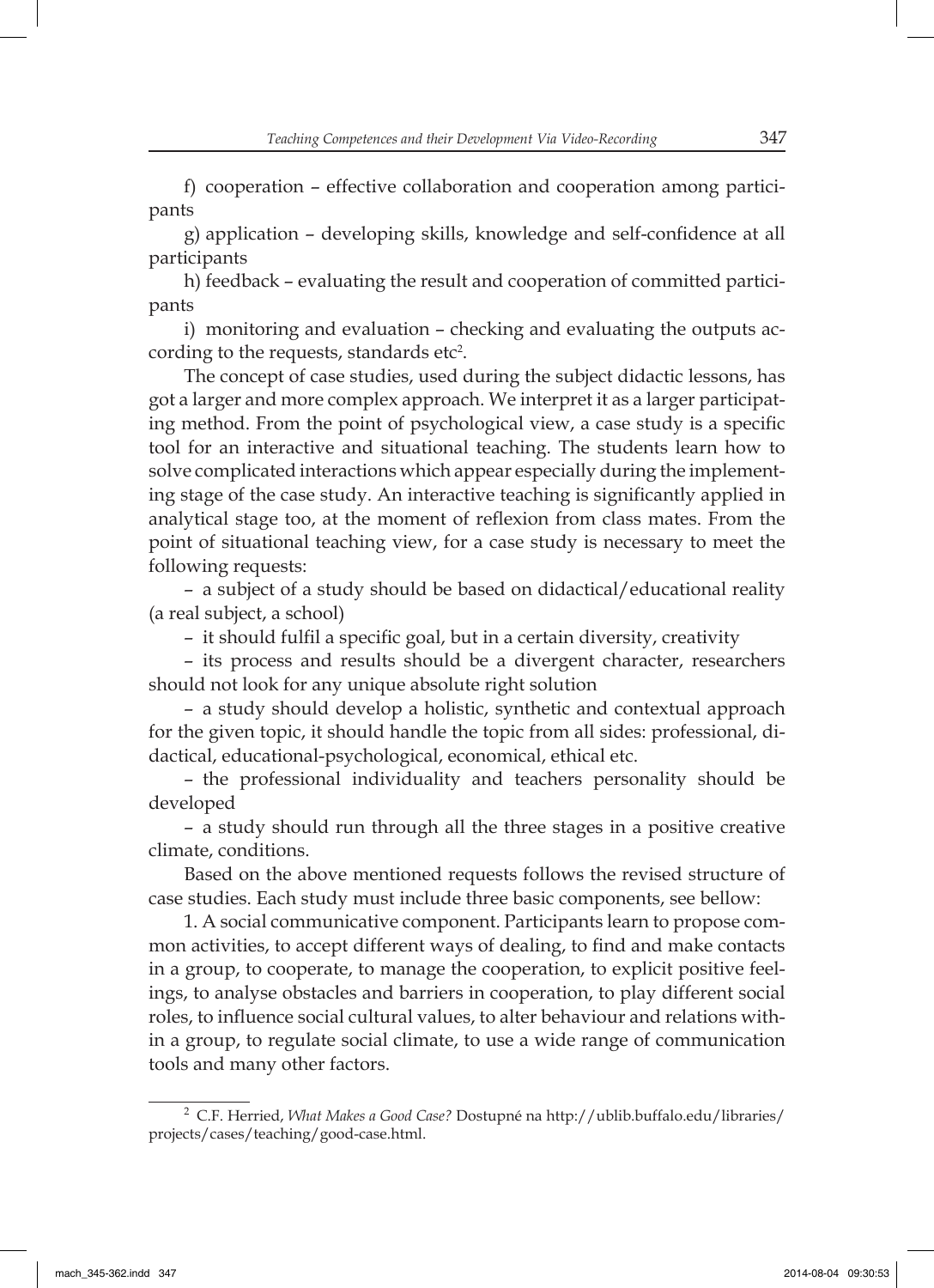2. A metacognitive item. It is actually a psycho-didactical application of a metacognitive training. The training is focused on the area of personality changes and cognitive abilities of a researcher – so called internal area. The training is focused on an external area too – the context of teaching situations, influence on conditions, choice of conceptions, methodology, forms, tools etc. While working on a case study, it is mandatory to follow the principles of a metacognitive training as stated below:

– A principle of processuality (better focus on the process itself than on its result).

– A principle of reflexivity (development of own cognition, learning, thinking, auto-instructing, self-strengthening, self-evaluating, using the processes of interiorization and exteriorization on the first place).

– A principle of generativity (to develop skills of elaborating, sorting, categorizing, transforming, doing all of that according to the aim of the research).

– A principle of affection (empathy and motivation preparedness, combination of a cognitive and an attitudinal item).

– A principle of regulation (to alter the processes according to given goals and conditions and according to its reflexion).

3. A professional item. It means developing the main teaching competences, abilities to create conception documents, to choose teaching strategies. It is about to formulate and create tools, forms and teaching aids for a lesson and its study. Framework educational programme relations and school educational programme relations play a significant role for this item.

A case study of a teaching situation is understood as a complex and creative solution of given (or selected) teaching situation in a simulated teaching circumstances. It is actually a short-term interaction between a teacher and pupils (or between own pupils). A teaching (didactical) situation must fulfil basic characteristics:

– its content must be closed, it must have a logical structure,

– its process must be closed, the study shall take only several minutes to fill its content (about 10 minutes),

– its ways of solutions must be obvious, it must use a proper methodology and teaching forms,

– each student must provide or create all material tools and equipment needed.

# **A Case Study Implementation**

This way approached case studies are based on solving specific teaching situations. A teaching situation is understood as a short-term and closed interaction between a teacher and a pupil (pupils) or between pupils. It takes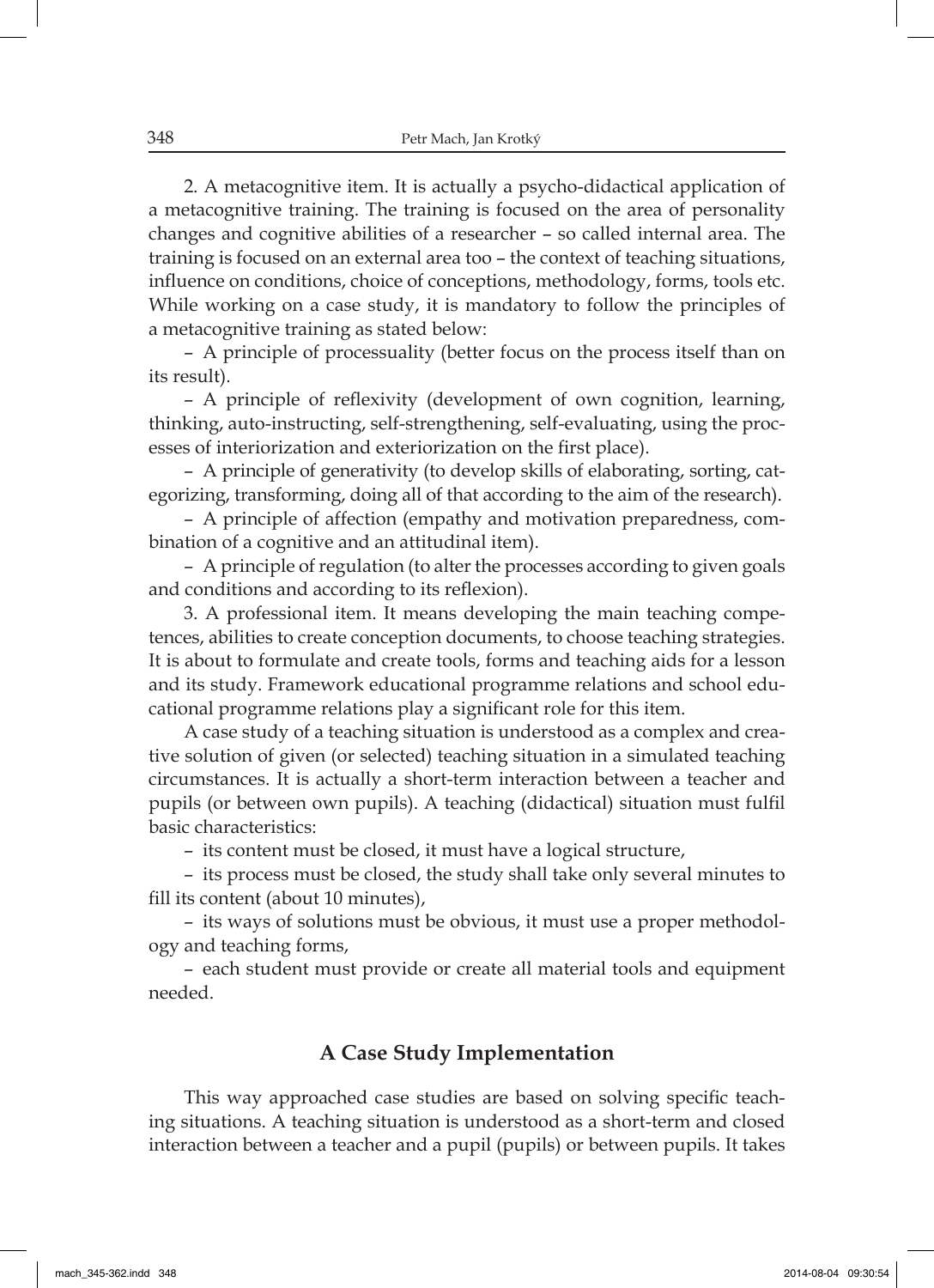place in the defined conditions which have a positive effect on the interaction. The conditions are usually simulated. Case studies are usually set in general or specialized classrooms of the faculty. Only on extraordinary occasions, the implementation part is situated into a natural area – a real school, on location, in a laboratory etc. A content character of a teaching situation can be either cognitive or affective or sensorimotor (psychomotor). The subject of the situation can be either chosen by a student or given by his educator. Each student then continues his way, modifies conditions, he selects methodology, forms and tools needed for finding a solution to the situation and to all the case study.

A case study is managed by an educator (a faculty teacher). Its progress consists of four basic stages. The stages are:

a) Choosing and preparing the teaching situation. Creating a pre-concept – expected flow of the teaching situation and of all the case study. The student writes down definitions of conditions, teaching tools, methodology, communication tools. He estimates behaviour and reactions of his pupils and of himself as well, he thinks through the ways to achieve required conditions. This way his main professional, teaching and psychological competences are improved and developed.

b) The second stage is implementing. It is based on teaching via experience. Colleagues of the student ("teacher") play the role of "pupils" of the school, class. They have to identify with their psychic, mental level, behaviour and expert knowledge. The lesson flow is recorded by a video-camera. The point is a type of video-stimulation. The camera does not make a passive recording only. It is necessary to record all important moments of student's activities acting "*the teacher*" as well as of other students "*pupils*". It is needed to catch the details of positive and negative activities and behaviour of all participants. HONZA The implementation stage takes about ten minutes. Some disturbing elements can be on purpose inserted (stage managed by the educator) into the situation. Ordinarily those are the elements of extraordinary behaving pupils (back talking, arrogance). These non-standard elements in the teaching situation must be solved by "the teacher" through his decisions. The success of all the case study is directly dependent on the true identification with roles of "the pupils". The better "the pupils" manage to make up conditions really close to a real classroom, real lesson and a real subject of a school, the more they press "the teacher" to perform and behave more realistic and lifelike.

c) The third stage is analytical. Especially metacognitive items are utilised in this stage. Based on the auto-evaluation, the students try to cover all important moments of their role as a teacher (in both, positive and negative, senses). This is followed with a reflexion and evaluation of the other participants in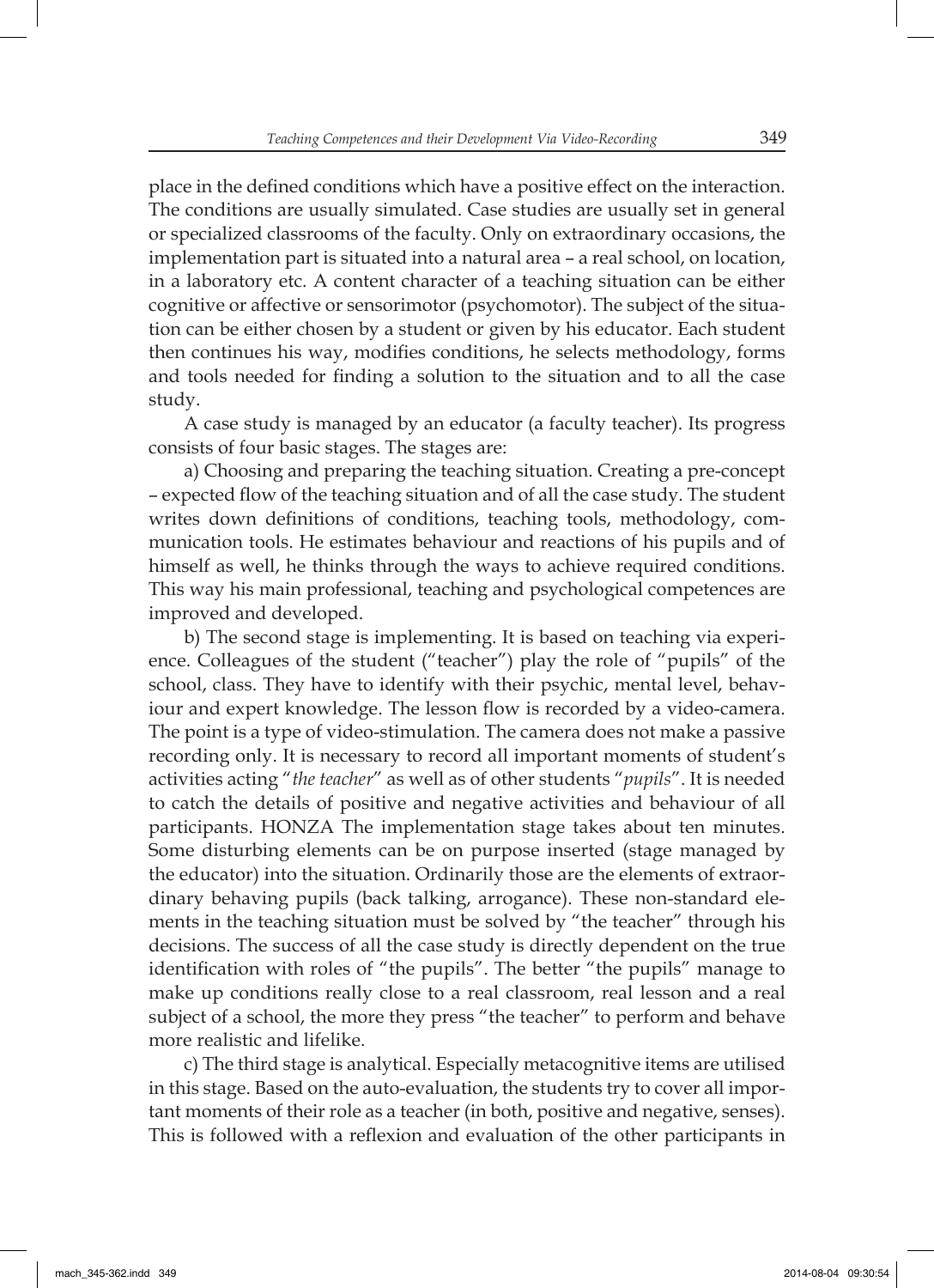the study case – colleagues in roles of pupils. The results are then analytically compared and confronted with the taken video-record. This stage is very demanding not only for the students but for the educator too. Its results effect success of all the case study.

d) The fourth stage is auto-reflexion. Auto- or self-reflection is an issue of each individual student. Coming out of the results from the previous stage, the student alters and changes the original study concept. Based on the total analysis, self-reflexion and expression of the educator, the student completes his original pre-concept. This way is created a post-concept of the case study. The most important part of the post-concept is a written expression of selfreflexion evaluation by the student. The student expresses through his written words the self-awareness of his didactical performance and the analytical interpretation of projection of his experience, activities and gained practice.

Case studies are used not only as a method to develop teaching competences. It is also a subject of research activities at the Faculty of Education in Pilsen, technical education department. The initial research of this issue of case studies was carried out as a part of solution of grant project no. 406/07/0109 called Nonverbal creativity at technical education.

Basic methods of research used in our case are observation, watching, transcription and analysis of video-records, questionnaire method, guided interview and spontaneous answers of respondents. Altogether a hundred of video-recorded case studies of teaching situations were included to a complex analysis. The analysis is made on two levels – on the level of macro analysis and on the level of micro analysis.

The subjects of macro-analysis are (below are listed only the major categories):

– choice of the part of the lesson (when is the teaching situation implemented),

– selection of the dominant form of teaching,

– use of technical teaching tools (presentation and interactive techniques),

- use of tools, machines, equipments and other aids for the lesson,
- work with time dimension,
- work with the goal,
- professional level,
- language level,
- motivation,
- work with error,

– contribution to professional competences development and several other less significant categories. The most important methods in this part of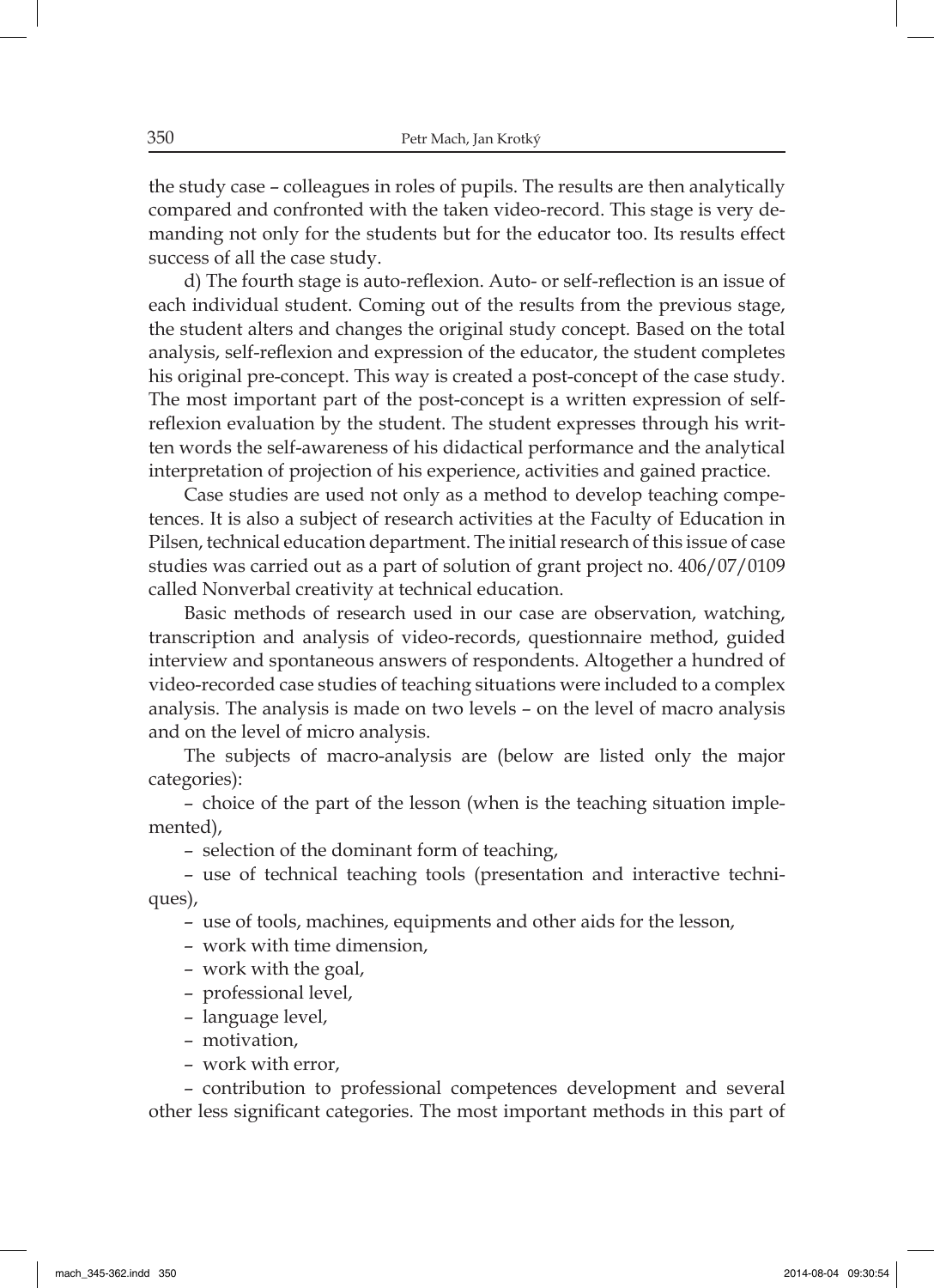analysis are observation and transcription of the video-record of the study. We use a very simplified system of the authors Pauli, Reusser for the transcription<sup>3</sup>. Detailed complex analyses can be found in a publication Mach, Janíková<sup>4</sup>.

See below evaluated some of the major categories:

*The first category* – contribution of a case study to develop professional skills of the students was evaluated through a scale questionnaire twice during the lessons. For the first time the questionnaire was given in the beginning of the semester when the students started to prepare pre-concepts of the teaching situation. 72% of respondents mentioned a high probability of positive contribution of the case study to their professional increase. 5% fundamentally refused any contribution and 9% did not express themselves (they did not manage to assess the observed phenomenon). When comparing the results according to the sex – more positive approach came from studentfemales (89 %). The second time the same questionnaire was given after the students passed their teaching practice. The following evaluation showed that 95% of respondents found it high contributed for developing their teaching competences.

*The next category* was to select the right stage of the lesson –into which part of the lesson the students placed the teaching situation. The transcription demonstrated that 87% of probands elected exposition stage, which means teaching new knowledge and skills. From the further analysis it follows that most of respondents consider a teacher as a bearer of new knowledge. This conclusions correlate with the results of the following category – used methodology. Interpretation is the most frequent used method, which was selected by nearly 70% of participants. The analysis results that the students used other methods to add only by the exception – visualization or demonstration. Only 5% added to the method of interpretation a managed discovering and certain problematic elements. The smallest frequency appeared with the method group of problems. Brainstorming then dominates in this group (60% share from all problem methods). A wide range of various methods was limited and shortlisted by the students to: lecture, problem interpretation, explanation, dramatization and didactical games, problem methods. The verbal methods are on the top as they suit the transmissible teaching style.

<sup>3</sup> C.H. Pauli, K. Reusser, *Transkriptionsmanual für das Videoprojekt Mathematiklernen und Mathematikleistungen in unterschiedlichen Unterrchtskulturen*, Zürich 2002.

<sup>4</sup>P. Mach, R. Janíková, *Analysis of the Case Studies Video Recordings*, Computer and Information Science, 2012, 5, 6, p. 98-104.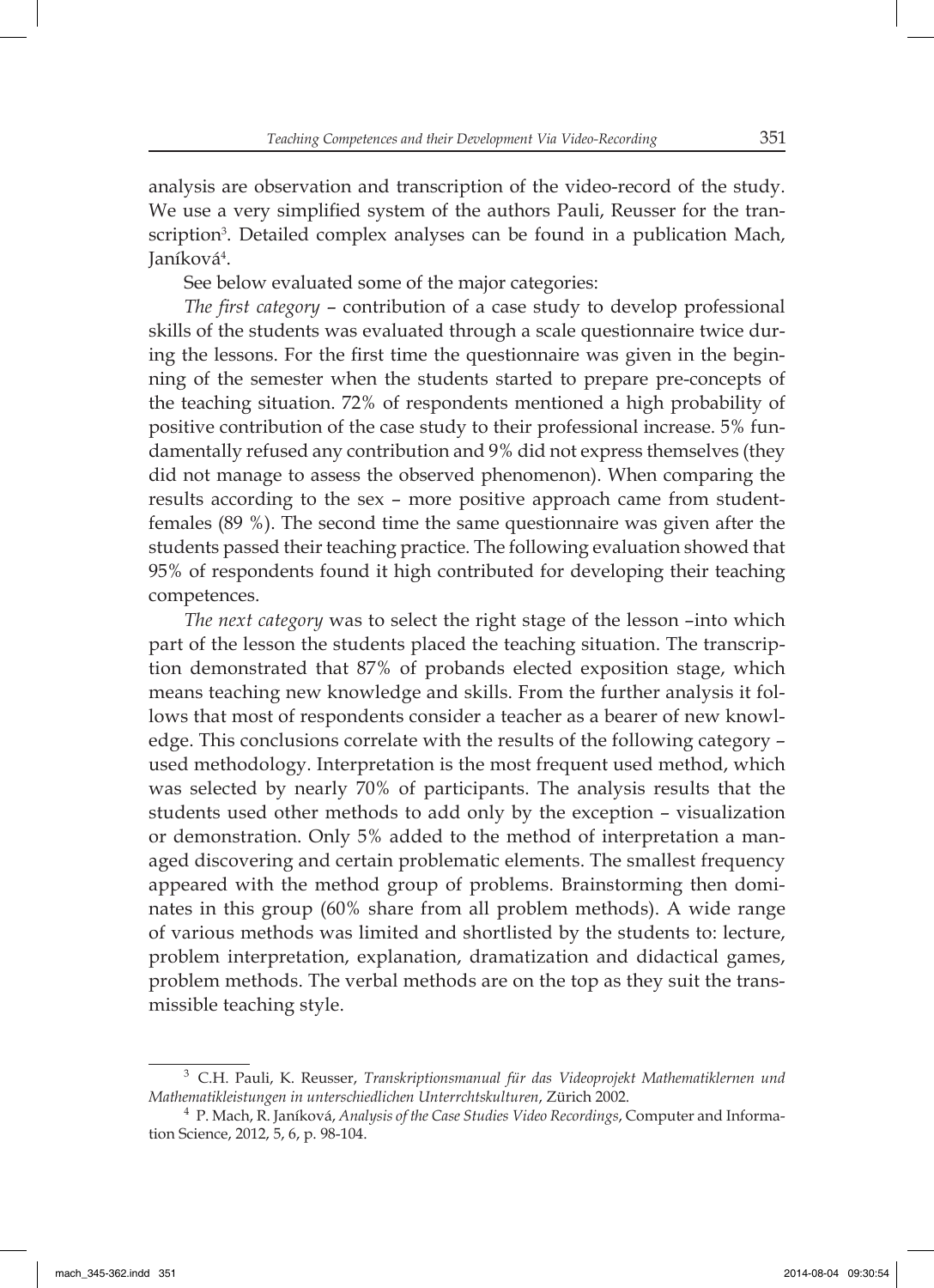

Fig. 1. Graph of frequency of the methods used

The selection of didactic forms. There is a more visible variety in the category. A frontal form of teaching appeared most often (68%). Quite frequent were also other forms – team cooperation (37%), cooperative lesson, pair work. 39% of students achieved to completely change the conditions preparation – school desk alteration, transfer of the lesson to a more suitable classroom etc. Only 3% of students left the working seat order in the classroom as it was, however it was unsuitable for the study goals.



Fig. 2. Graph of frequency of the forms used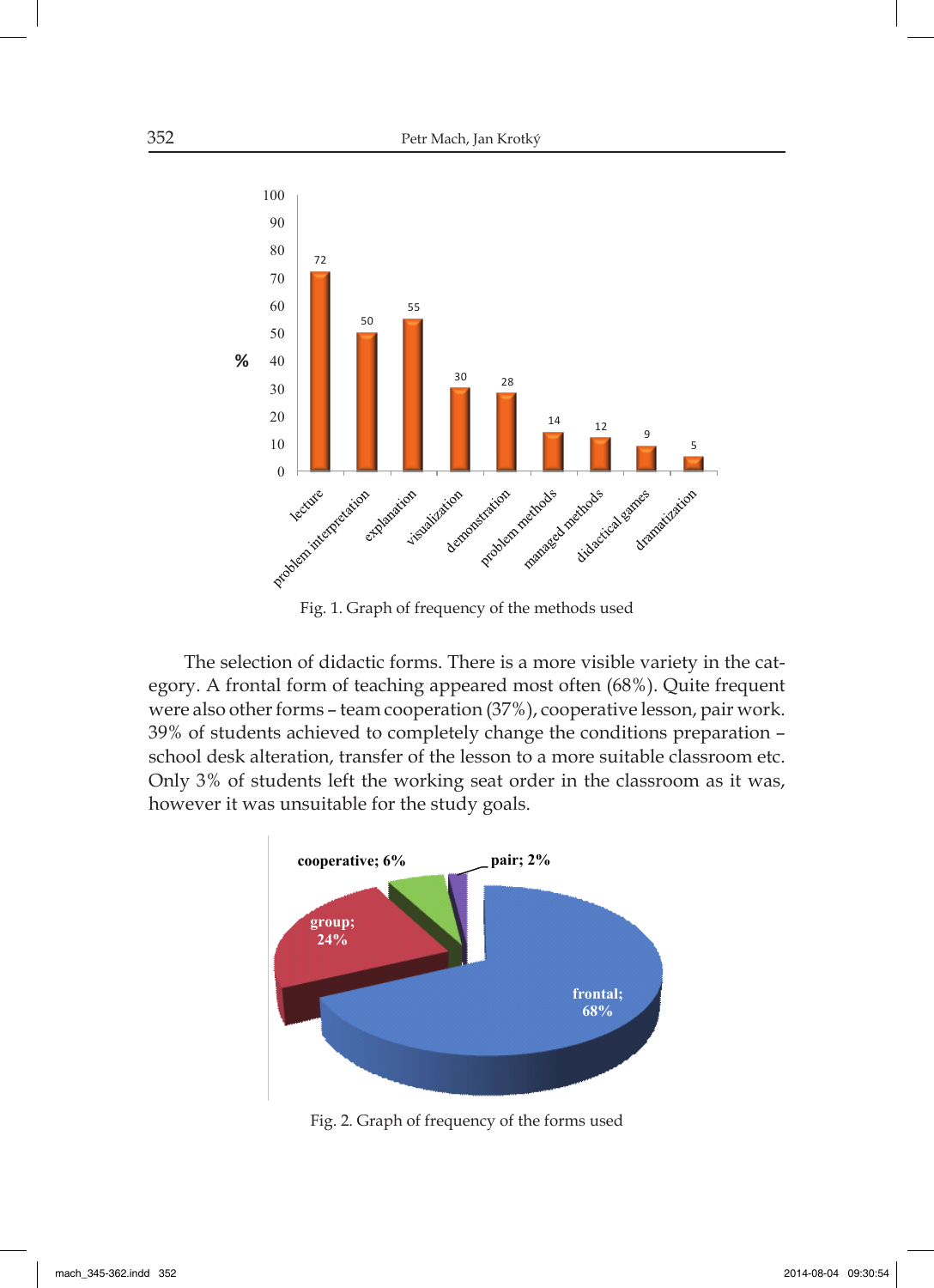I would mention another category – use of technical teaching tools. The students got available the newest modern technology, a PC, a beamer, audio equipment, interactive board by various producers. Only 23% of respondents used this technology, most of the time just for the application of the teaching presentation in PowerPoint. There was just one female student who prepared a short teaching programme for the interactive board. These conclusions are aligned with the table of the used methods (prevailing verbal methods). While watching the correlation between the usage of didactical technology and sex, there was no proof that the females would have poorer relationship with this technique.

Another interesting thing was the parameter results of time dimension. Only 5% respondents succeeded while estimating the time demand (considering the aims and content of the teaching situation) in a pre-concept of the study. They were able to follow the timing in a stage of realization too. All others then overran the time given. 12% of students exceeded it by more than double time. These conclusions tally with micro-analytical results. 60% of students fail in diagnosing and managing their activities during the realization stage. They even do not take note of time left for making their planned activities.

Continuing, we will focus on a microanalysis of the studies records. We concentrate especially on interactions between "the teacher and "the pupils" (between "the pupils" as they change quickly. Social-psychological conditions can be seen during the implementation stage when there is an oscillation between a system and situation solutions, considering professional-subject, teaching/didactical and external contexts. Those get visible due to the way of communication and the choice of communication tools. An auto-diagnosis is an important part of microanalysis. We make effort to lead students to a role of "*the teacher*" and to make them able to use all feedback information about their activities and pupils´ activities from the case study. It means some analysis, evaluation, identification or rejection, searching an alternative solution followed with its generalization etc. Students are taught to use auto-reflexion this way. Special sources state several concepts of auto-reflexion regarding teaching profession. A conception described by J.Smyth is the most suitable one to meet our goal<sup>5</sup>. All four of his stages are used:

- description (pre-concept and study implementation)
- explanation (analytical part)
- confrontation (analysis and comparison with the video-record)
- reconstruction (post-concept)

<sup>&</sup>lt;sup>5</sup> J. Smyth, *Teachers' work and the politics of reflection*, American Educational Research Journal, 1992, 29, p. 267-300.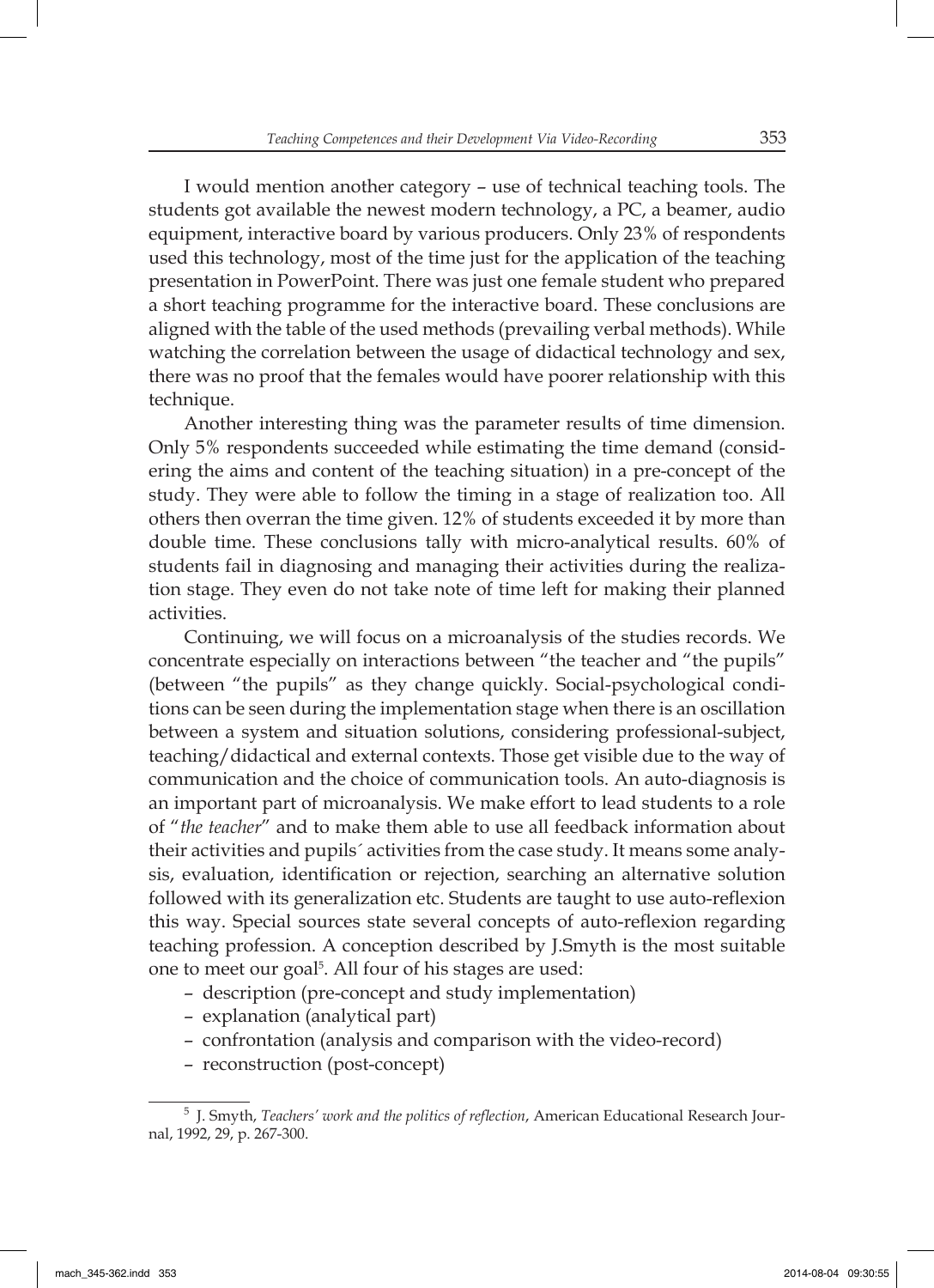In most cases, results of auto-reflexion are related to communication tools used (both-verbal and nonverbal). The most frequent non-conformances are:

- high use of fillers, anacoluthons
- incomplete messages

– incorrect syntax (placing interrogative pronouns on the end of sentences)

- inappropriate gestures and facial expression
- minimal use of class space (proxemics)
- imbalance between verbal and nonverbal expressions etc.

The auto-reflexion, gained via project method, is very valuable as "the teacher" makes a dialogue with his image from the recorded situation. It is usually very difficult for students to confront their oftentimes self-confident idealistic me with error-making me in the video-record. The analysis shows especially lacks in use of communication tools (both, verbal and non-verbal). The most frequent non-conformances are: high use of fillers, anacoluthons, incomplete messages, incorrect syntax (placing interrogative pronouns on the end of sentences), inappropriate gestures etc. Quite common are also errors in content of messages, incorrect use of terminology, factual and grammar errors in a written form. Statistics disclose that during the case study implementation 89% respondents do not control their language at all which means they do not even adjust their speech, 60% respondents cannot adapt their activities effectively – behaviour, moving in a classroom, gestures, facial expression, clothing, they are not able to react immediately to disorders of material teaching tools (laboratory and measuring techniques) etc. They focus primarily on a question of fact side of interaction.

Interesting results came from the analysis solving conflict elements implemented into the situation. Nearly 5% of respondents did not realize at all the existence of conflict elements. 20% respondents did notice conflict situations nevertheless they tried to avoid their solution. They used a sublimation method although despite the possible risk of further escalation of the conflict. Only 12% respondents managed to consider reasons of coming conflict, to define approach and attitudes of all participants and to propose and follow the steps to get the conflict solved. They used given rules and conditions and achieved support from all other study participants.

Dialogues and written responses were analysed and confirmed previous conclusions. Most of respondents (students) worry about a facilitated teaching style and that corresponds to their method of communication. They are worried about excessive empathy, about being too open to pupils. A contrary directive style is for 66% respondents certain protection from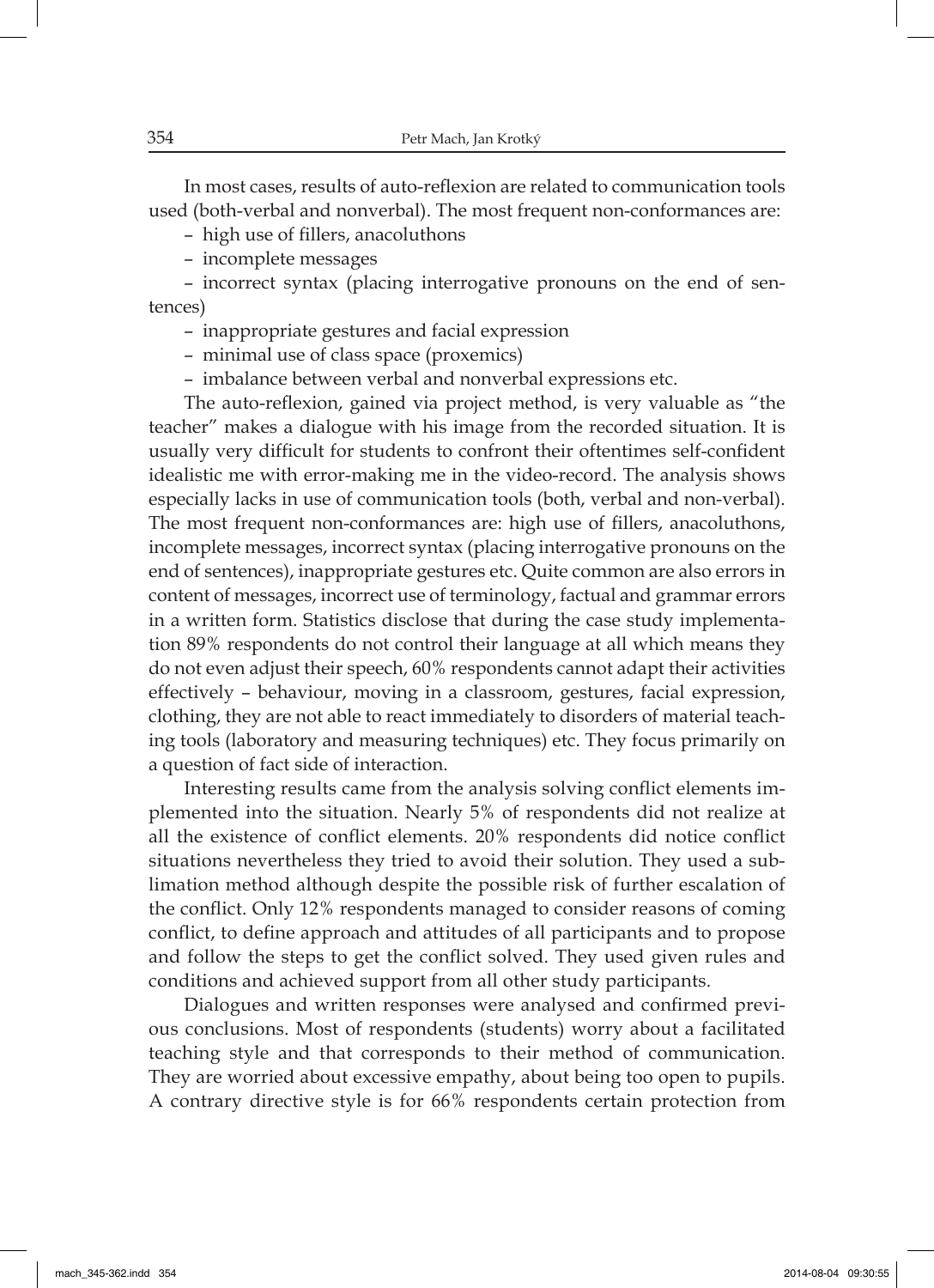their own imperfectness and from an inappropriate behaviour of pupils too. Only exceptional cases show students in self-reflexion to realise problematic of directive communication style.

# **Video-Studies of Teaching Unit**

A case study of a teaching situation offers big opportunities for a high quality preparation of teachers-to-be. However, it also has its barriers. Each study works with a short stretch of time only. It is implemented in a simulated conditions and a direct contact to school conditions is missing. Social interaction with adult "pupils" varies significantly from a similar interaction with real pupils (pubescent). Positives of a case study of a teaching situation can be seen especially in its possibility of careful preparation (creation of a pre-concept). Other advantages can be found during a stage of analysis, reflexion and auto-reflexion. A detail analysis is used to discover both weak and strong points of "*teacher's*" activities, to improve key teaching competences. Comparison of the experienced activity with a video-record makes a strong emotional background. It is generally known that teaching connected to strong emotional experience (especially positive one) is maximally effective.

Let's focus more on a video-study method now. Video-studies have been used as a tool in an educational research since in the mid-nineties. International comparative researches from natural science (mathematics etc) became the most famous, so called TIMSS – Trends in International Mathematics and Science Study. Similar information about the methodology of research and results, conclusions can be found on a TIMSS web page<sup>6</sup>. Anyway, a videorecord of a teaching unit may not be just a part of an educational research. We see a big potential in its implementation into teaching practices. There is a realistic application of a video-record of a real lesson during lectures of subject didactics. It can be used as a demonstration of all didactical phenomena – from a structure and lesson stages, through working with target categories to communication tools and types.

The idea of integrating student to take video-records as well as to their analysis became a solution for the above mentioned two-year project which was carried out within a student grant system at University of West Bohemia in Pilsen.

<sup>6</sup>*Trends in International Mathematics and Science Study (TIMSS)*, Washington Q, Available from: http://nces.ed.gov/Timss/video.asp. [cit. 2013-02-14].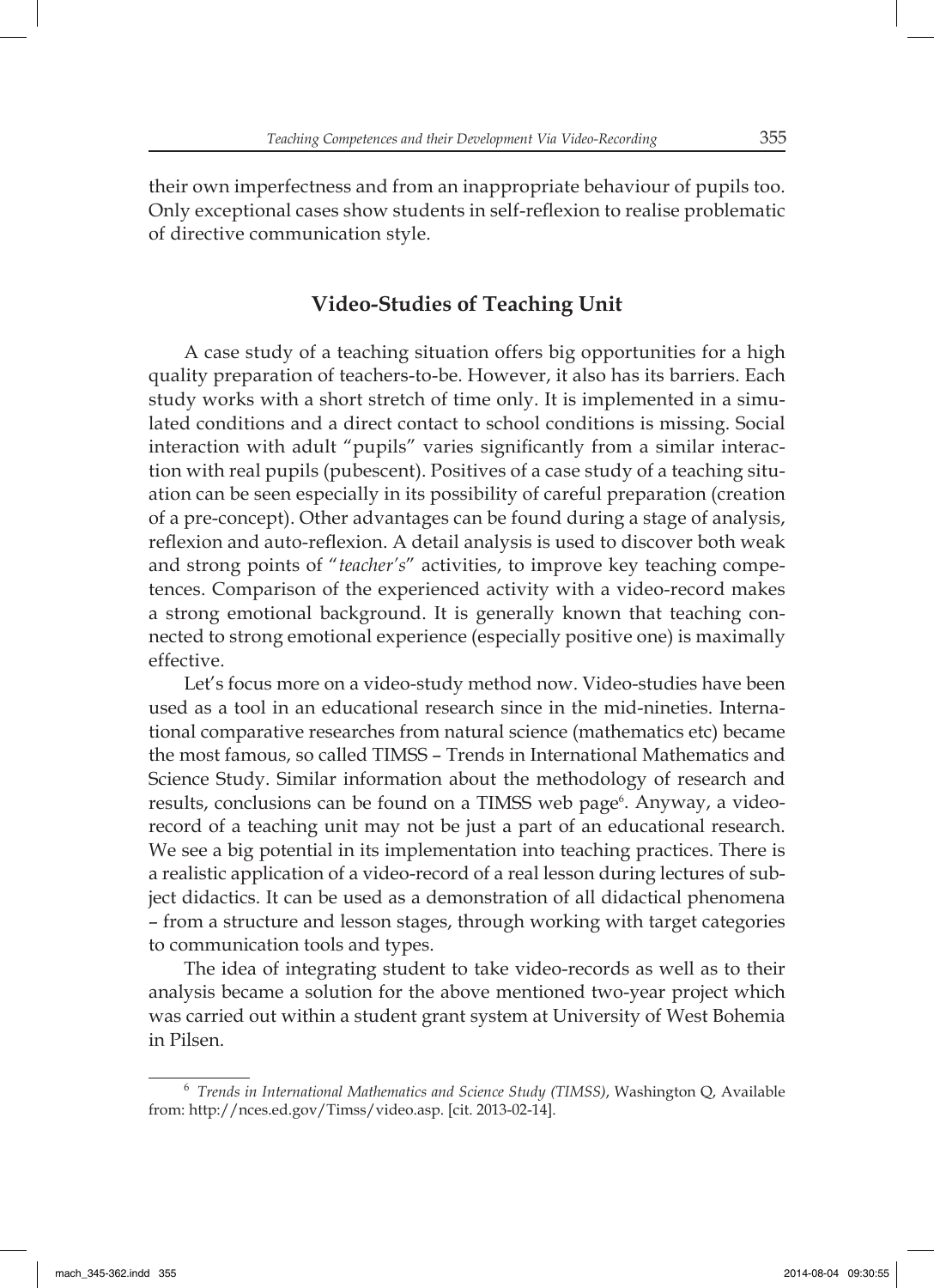The investigation team was formed in 2012. The members were academic workers from Psychology and Mathematics, Physics and Technical Education departments and master programme students studying subjects of technical education and psychology. The project no. SGS 2012 – 074 is called Ways of communication in education and their psycho-didactical aspects. The project is focused comprehension of pupil's problematic with teaching processes and teacher's teaching strategies. Outputs of the project will lead firstly to a better comprehension of teaching processes for pupils (students of Teaching at the Faculty of Education) highlighting communication ways and tools. The second level of outputs is hidden in evaluation of psycho-didactical aspects of teaching, communication etc. in all stages of a teaching unit. Gained results will be included into innovation of subject didactics lectures.

# **Targets and Methods of Research**

There were three major targets defined by the investigation team.

1. Check whether and how the teacher and his approach in lesson influences learning of pupils

2. Compare effects of directive or non-directive ways of communication on understanding the subject matter.

3. Find out whether open communication supports the constructive teaching conception, higher autonomy of a pupil,, creativity, the use of own experience and authentic activities of a pupil.

Targets were worked out into basic questions of the research:

– To what extent does a teacher use during lessons communication based on empathy, two-way in respect and tolerance?

– To what extent does a teacher develop creativity and curiosity of pupils?

– To what extent did a teacher allow pupils to use their own experience?

– To what extent did a teacher take advantage from a team cooperation of pupils?

– To what extent does a teacher support pupils´ autonomy in a teaching process?

The qualitative and quantitative analyses of the video-records taken are used as the main research methods. The academic part of the investigation team from the Psychology department worked out the first version of observation report. Students use the report to analyse video-studies. The articles of the observation report are divided into three groups based on the mentioned research questions: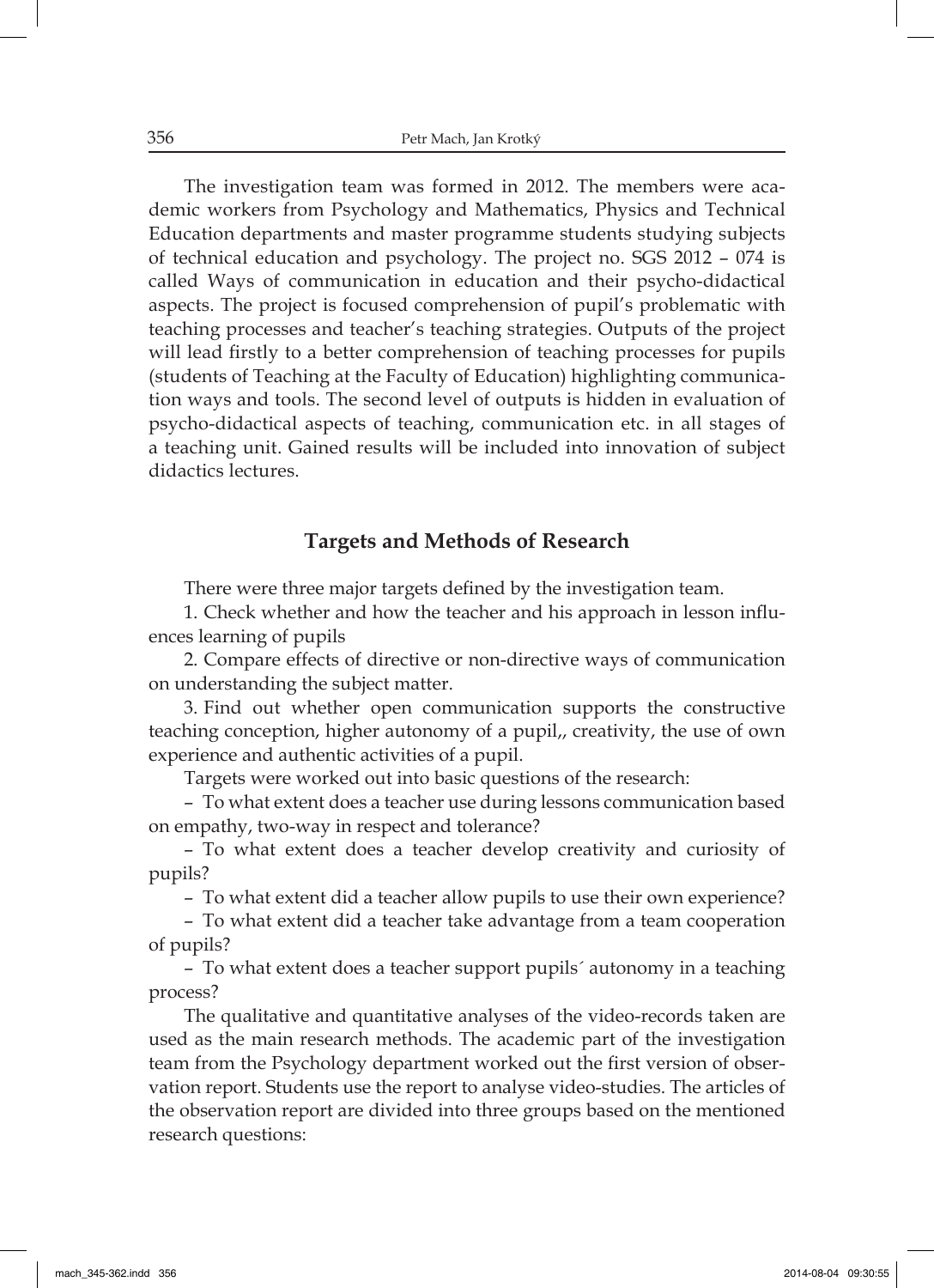1. Communication based on empathy, two-way respect and tolerance.

2. Communication supporting curiosity, creativity and cooperation of pupils.

3. Communication supporting pupils own experience and autonomy in the process of educating.

Altogether, there are 33 articles in the report. With a detail look at each item, there are visible similarities to a report by a Slovak educationalist P. Gavora7 . His report is, however, primarily dedicated to analyse school conditions according to prevailing interactions. Another publication by this author – Teacher and pupils in communication $^{\circ}$  – could be a better source for arranging the observation protocol.

### **Selection of Respondents**

The investigation team selected for the first stage of project students of subjects technical education and psychology. The choice was limited by rules of the student grant competition. Even more complicated was to choose suitable teachers to record their lessons. The shortlist included either experienced teachers with a long teaching practice or teachers beginners. Our effort was to persuade the teachers to let their lessons flow without any special alterations for recording. It was sometimes complicated to deal with legislation at some schools (obtaining agreements from legal representatives) because of taking video-records of minors. The aim of the investigation team was to get video-records with balance on both areas – technical and science subjects versus psychological and social subjects. We tried to do recording at primary, secondary and high schools. The trial consists at the moment made 15 videorecords taken at twenty schools. The experience of teachers spreads from one to ten years. It was also intention of the project to unite it with a teaching practice. We expect that about ten students from the investigation team will allow recording their lessons. Students will absolve those lessons as a part of their output teaching practice in this summer semester. This way, students will play a double role – first as a respondent of the research (their lessons will be recorded) and as an investigator (with possibility to evaluate own lessons too). This auto-reflexion makes a promise to get a larger comparison of the results coming from its analysis. The final number of video-records can get up to fifty.

<sup>7</sup> P. Gavora, *Výzkumné metody v pedagogice*, Brno 1996.

<sup>8</sup> P. Gavora, *Učitel a žáci v komunikaci*, Brno 2005.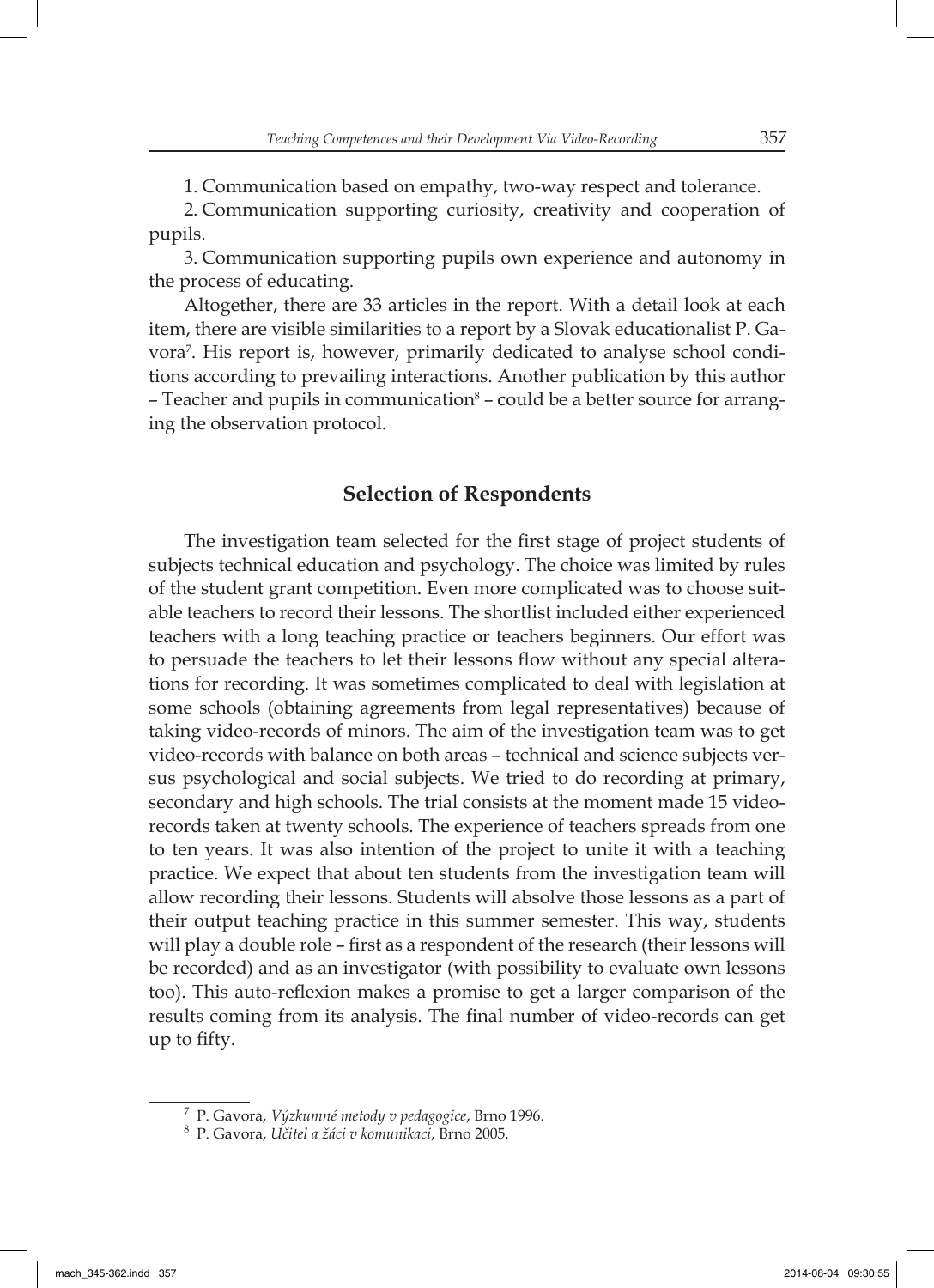# **Influence to Research and Video-Data Obtaining**

Case studies implemented by students supported by teacher-educator in simulated teaching situations are to serve especially to evaluate lessons of a certain student. The project of a student is based on shooting a video-record of a real lesson at a participating school. Therefore the roles of researcher-observer and cameraman are separated. The foreign element presence in a form of cameraman and cam-recorders can cause several complications during a real lesson as behaviour of pupils and teachers can vary.

A transformation into so-called model lessons, which means lessons influenced by a special preparation of a teacher-to-be-recorded or cameraman and equipment presence, it is a general problem for all video studies. Stigler<sup>9</sup> states:

The target is to record a real lesson the way that it would seem the same without video-recorders presence. The teacher is aware of recording however, "he cannot arrange any special preparations or try to perform the lesson before it is recorded.

Any presence of a video-cameraman or only a video-recorder may have a negative effect to the style of lesson management and reactions of all participants. Stigler describes this phenomenon as a "*camera effect*". The teacher either tends to demonstrate a model lesson or a lesson with no conflict or simple topic. Such a type of issue is often commented during the interpretation of video-research results. Research workers make efforts to recognize possible influence of the phenomenon to the research, adding a questionnaire for the recorded teacher. However, the results coming out of such a method show only a small percentage of the possibility that the lesson was adapted and influenced to be recorded. Most of teachers state that it is their classical lesson9 . A CPV video-study from 2004 by Tomas Janik, Petr Najvar and their team confirms these results $10$ .

The teacher is aware of a stranger joining the lesson and is worried about potential critics as the stranger is often even a person with educating competences in the role of an observer or video-cameraman. It can sometimes happen already when the video-equipment is installed. That idea is confirmed by Zounek too, stating that "*an independent observer joining the lesson can be felt as risky*"11. Other teachers tend to justify themselves when at the feeling of failing

<sup>9</sup> J.W. Stigler et al., *The TIMSS Videotape Classroom Study: Methods and Findings from an Exploratory Research Project on Eighth-Grade Mathematics Instruction in Germany, Japan, and the United States*, Washington DC 1999.

<sup>10</sup> T. Janík et al., *Pohledy na výuku fyziky na 2. stupni základní školy: souhrnné výsledky CPV videostudie fyziky. Orbis scholae*, Pedagogická fakulta, 2008, 2, 1, p. 54.

<sup>&</sup>lt;sup>11</sup> J. Zounek, K. Šeďová, Jak zkoumat ICT v každodenní práci učitele aneb videostudie jako kvali*tativní metoda. Orbis scholae*, Pedagogická fakulta, 2008, 2, 1, p. 12.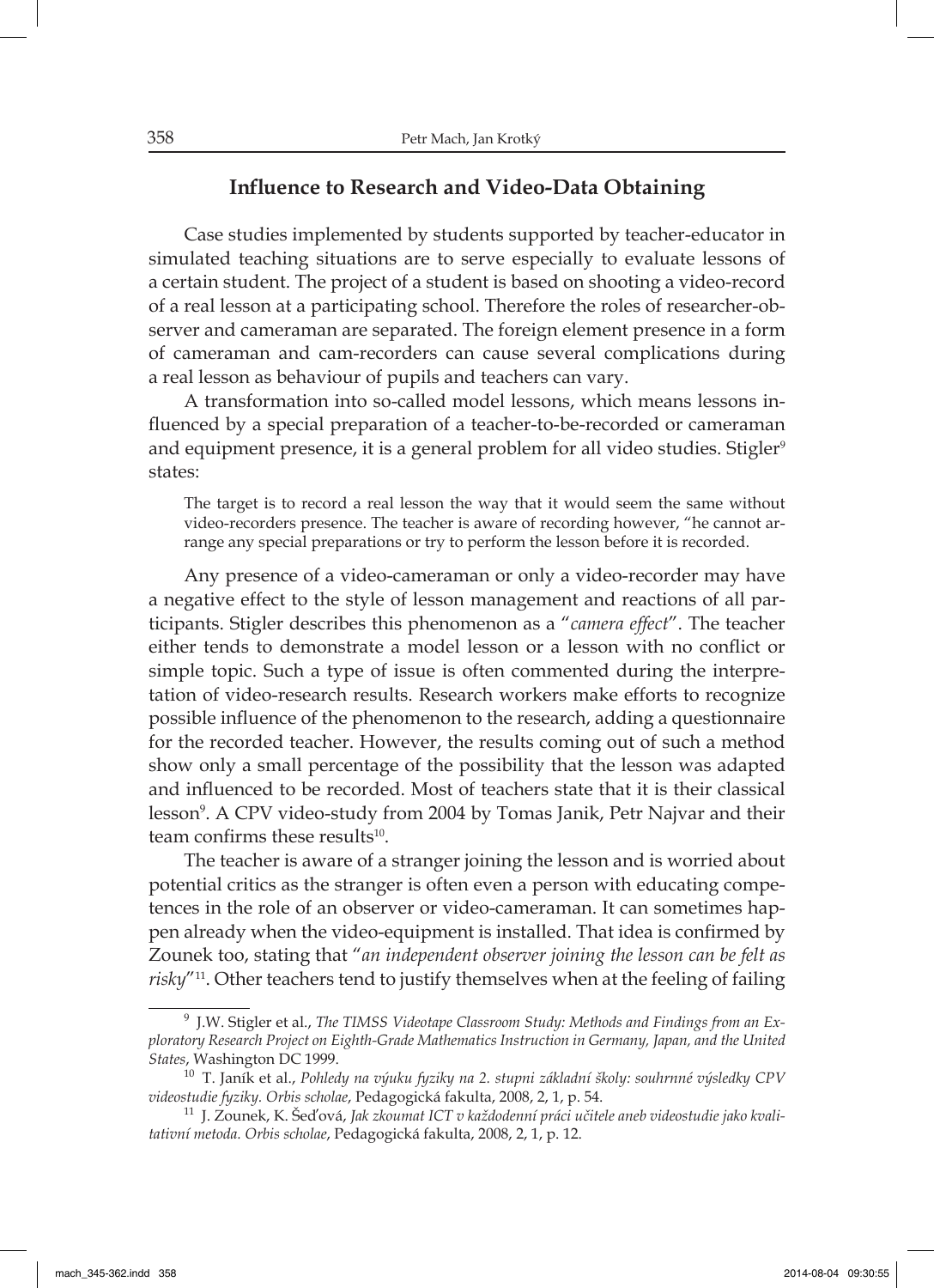the educating situation. It is worth to motivate the teacher before recording to avoid these effects and to make him sure that the recording will not be published anywhere, will stay anonymous and will be available only to certain research workers. Motivation could be selected in a form of financial refund too. Our experience confirms that this is an important fact for teachers too. Especially at this time, as also Stigler states9 : "*It´s not easy to fi nd a teacher who would let anybody record him…*"

Therefore we have selected for our project of video-recording the following type of people: no teachers but students of technical field, teachers of technical education with basic knowledge of education and minimal experience. That way the teachers are not in stressed by a professional educator who could "lecture them" later on. This was considered to be a good choice as our goal was to obtain a high quality records with a minimal disturbing at the lesson or taking attention of the teacher as a professional away. Each teacher gets his own records as a part of the project and it is only his decision whether he would use it for a self-evaluation. At this point we can rely on experience from a video-study of Zounek and Sedova<sup>12</sup> who recommend to persuade the teacher to take a researcher in the role of cameraman as "*an innocuous stranger who is interested in everything what he can see at school…*".

The presence of a cameraman or recording equipment can have some impact on teacher as well as on behaviour of students. The results of questionnaire to the CPV video-study from physics lesson highlight also the view of the teacher impacting pupils when the recording equipment is present. "74% of pupils behaved the same or similar way like during other ordinary lessons"13.

Speaking from experience, pupils pay the most attention to a camera immediately after the lesson starts. As soon as a cameraman entries the classroom, pupils keep asking what will happen, what will be recorded, some of them can even refuse to be recorded etc. In this stage, it is good to make a contact with pupils and make them ready for recording. It is also technically important to get to a recording point in time. That is not only to prepare the equipment but especially to build a relation with the class and the teacher. Pupils, especially boys, are interested and show their interest in recording equipment. As soon as a video-camera is unpacked, they ask about parameters, want to try a tripod control etc. We met success when we introduced our goals at the beginning of the lesson and re-assured them that no shot will be published on any social networks or Youtube. There are recommendations

<sup>12</sup> Ibidem.

<sup>13</sup> T. Janík et al., *Pohledy na výuku fyziky*, p. 54.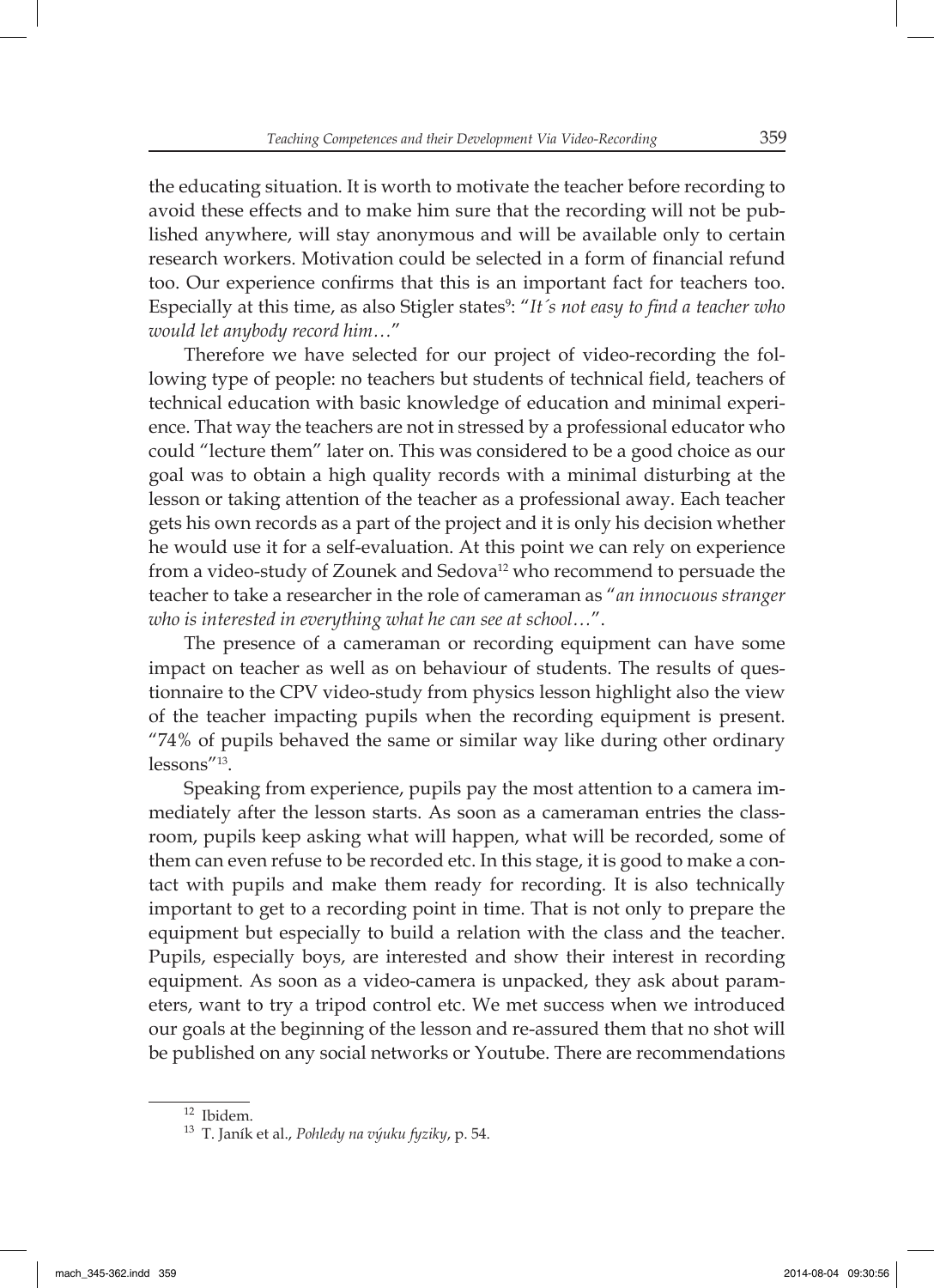for cameramen of video-study given by Western Carolina University14: "*share all information with your students, why you recorded them, and make them even available to see the video-record*".

It is always better to record more lessons with a class. Pupils will pay less attention to cameraman activities then15. A research implemented in Waikato "did not prove that recording disturbs the lesson flow"<sup>16</sup>. The writers of the CPV study of physics lesson come to the same conclusion too. They base it on results from their questionnaire research *"… a video-camera presence mostly did not affect the lesson*" 17. However, we can say in general that any foreign element may disturb the lesson and it is important for a research worker to consider a certain level of influence. The right behaviour of experienced videocameramen will provide video data with a minimal effect.

# **Intermediate Conclusions**

Eight video-records were analyzed by a part of the investigation team according to the above mentioned report. Most of the report articles watched especially communication items between a teacher and pupils. Fewer articles were dedicated to teaching aspects (methods, forms, tools). No article was focused on content (goals and teaching material) or professional level of lessons. The report is completely missing quantitative indicators, e.g. frequency of phenomenon, time etc. Intermediate conclusions demonstrate that teachers of technical education use mostly directive, executive style of educating while teachers of psychology use more facilitated style of educating. An interpretation of intermediate conclusions gets then too much into division of teachers and students of technical education and psychology according to a typology given by Fenstermacher<sup>18</sup>. The interpretation of intermediate conclusions will need further review.

Therefore it is necessary to adapt the method of analytical part for other stages, at least to add a quantitative part into the observation report. Also expanding the analysis by participative observation methods would meet the request for source triangulation, which is one of the conditions to get a good

<sup>14</sup>*Videotaping information for student teachers and interns*, Western Carolina University, 2012-20-07 [cit. 2013-01-10]. Dostupné z: http://www.wcu.edu/WebFiles/PDFs/OFE\_Video\_ instructions.pdf; Available at*:* http://www.wcu.edu/WebFiles/PDFs/OFE\_Video\_instructions.pdf

<sup>15</sup>P. Najvar, T. Janík, *Videostudie ve výzkumu*, p. 21.

<sup>&</sup>lt;sup>16</sup> K. Otrel-Cass, C. Bronwen, M. Maguire, *Taking video cameras into the classroom*, Waikato Journal of Education, 2010, 15, č. 2.

<sup>17</sup> T. Janík et al., *Pohledy na výuku fyziky*, p. 54.

<sup>18</sup> G.D. Fenstermacher, J.F. Soltis, *Vyučovací styly učitelů*, Praha 2008.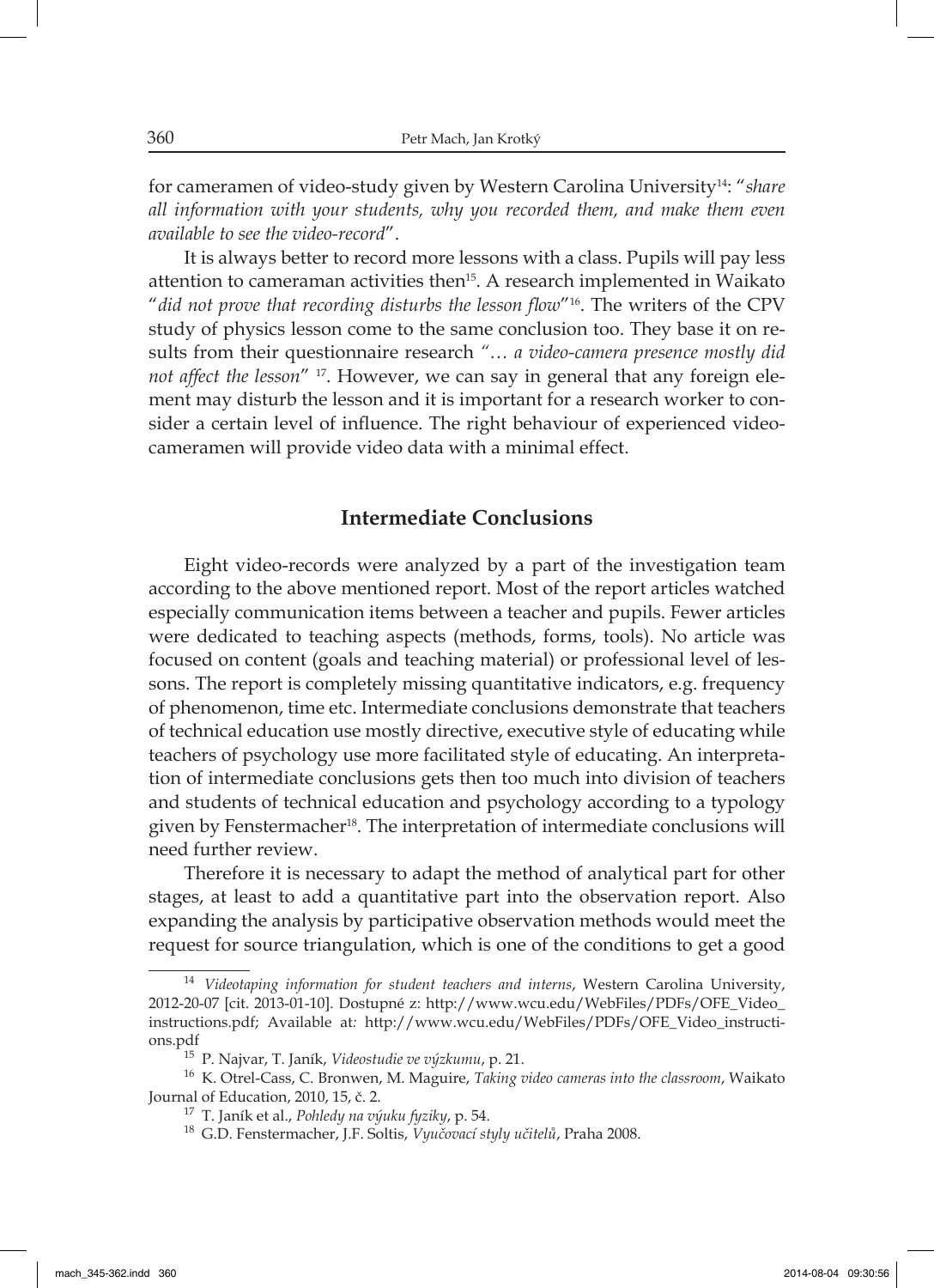qualitative evaluation). It is mandatory to highlight level of pupils´ knowledge and skills as these can reflect the level of educating (teaching) style of the teacher. An additive method could be partially a structured interview with a teacher, alternatively with the students who helped to do video-recording. Results of the analysis could be later compared not only according to the Fenstermacher typology but also according to others, e.g. Schulman typology19. This altered method could be also applied on video-studies which will be recorded during the following stages of the project.

#### **Conclusion**

From the research follows that case studies are definitely contributing in the process of forming key teaching skills of students. Given conclusions are only partial and cannot be generalized. The research will be finalized in December of this year and will give space for final conclusions yet. While looking for similar efforts for modern approach to tutoring subject didactics, an inspiring research of education area was discovered at the Technical University in Ostrava. Though, there education and research are supporting more teachers-to-be creativity using micro-teaching and case studies. The results and conclusions found by M. Miklošíková<sup>20</sup> during "*CZ programme*" (programme for supporting and developing students creativity at Education of professional subjects) have got much in common.

#### **BIBLIOGRAPHY**

Fenstermacher G.D., Soltis J.F., *Vyučovací styly učitelů*, Portál, Praha 2008.

- Gavora P., *Výzkumné metody v pedagogice*, Paido, Brno 1996.
- Gavora P., *Učitel a žáci v komunikaci*, Paido, Brno 2005.
- Herried C.F., *What Makes a Good Case?* Dostupné na http://ublib.buffalo.edu/libraries/ projects/cases/teaching/good-case.html.
- Janík T., Janíková M., Najvar P., Najvarová V., *Pohledy na výuku fyziky na 2. stupni základní školy: souhrnné výsledky CPV videostudie fyziky. Orbis scholae*, Pedagogická fakulta, 2008, 2, 1.
- Mach P., Janíková R., *Analysis of the Case Studies Video Recordings*, Computer and Information Science, 2012, 5, 6.

Merseth K.K., *The early history of case-based instruction: Insights for teacher education today*, Journal of Teacher Education, 1991, 42 (4).

<sup>19</sup> L.S. Shulman, *Knowledge and teaching: foundation of the new reform*, Harward Educational Review, 1987, 57, 1, p. 1-23.

<sup>20</sup> M. Miklošíková, *Kreativita a učitelství odborných předmětů*, Ostrava 2009.